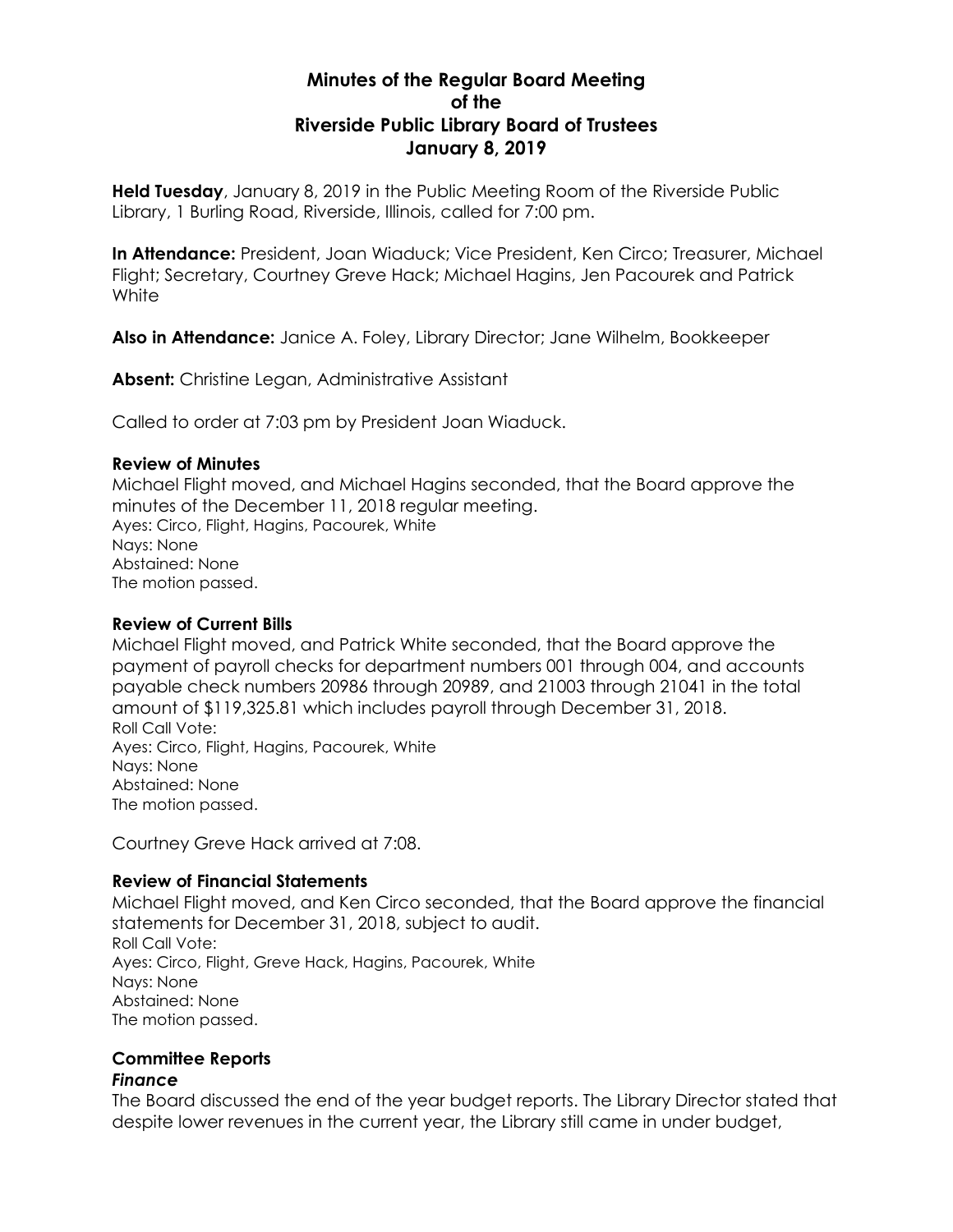including the loan payment to the Village of Riverside for the HVAC system. The Library Director advised that there will be a few additional end of the year adjustments made.

The Board reviewed the current funds for the Lower Level Renovation. Jen Pacourek suggested having a Library program outlining the benefits of estate planning.

### *Building & Grounds*

The Library Director stated that we are on the schedule for Renaissance Roofing to do the roof repairs in the spring.

The Library Director advised that the underground sprinkling system needs a repair on the RPZ valve and that the work will amount to approximately \$500. The Library Director will bring the invoice from Aquamist to the next Board meeting.

The Library Director advised that the fuses are on order for the exterior lights. Michael Flight inquired about replacing the outdoor lights with LEDs, but the Library Director stated that this change would need to be approved by the Preservation Commission.

## *Policy & Bylaws*

Patrick White stated that he and the Library Director have an upcoming meeting with CSAGSI to discuss the terms of the original agreement.

## *Technology*

Michael Hagins stated that the technology committee will be meeting on January 17.

## *Special Projects—Reading Between the Wines*

The Board discussed advertising and personally getting the word out about the event. The Library Director stated that the posters came in today and that the banner is being ordered. Courtney Greve Hack sent the Library Director a draft of the press release for review.

The committee met last week and discussed improvements for the event this year, including more vendors, fine-tuning the food offerings, and different options for auctioning or raffling off the sponsorship gifts. Courtney Greve Hack will create a Sign Up Genius for volunteers and the Library Director will send the link to staff and Friends of the Library. The Library Director stated that there will be posters displayed downstairs informing the attendees about the Lower Level Renovation project, and the future Early Learners area will be cordoned off to illustrate the planned layout. The Board discussed the cost of the event and how Board members can contribute as a whole.

### **Staff Reports**

The Board reviewed the staff reports. Following the positive feedback for Lili Rizo's photography for the Holiday Photo Shoot fundraiser, Jen Pacourek suggested holding another photo shoot fundraiser for Easter, or even quarterly photo shoots in each season. The Library Director will discuss the possibilities with Lili Rizo.

### **Director's Report**

The Board reviewed the Library Director's report. The deadline for submissions for the Assistant Library Director position is January 15 and the Library Director has received one application thus far. The Board discussed the changes taking place in CYS including Nora Durbin becoming full time and Anne Huston cutting back her hours.